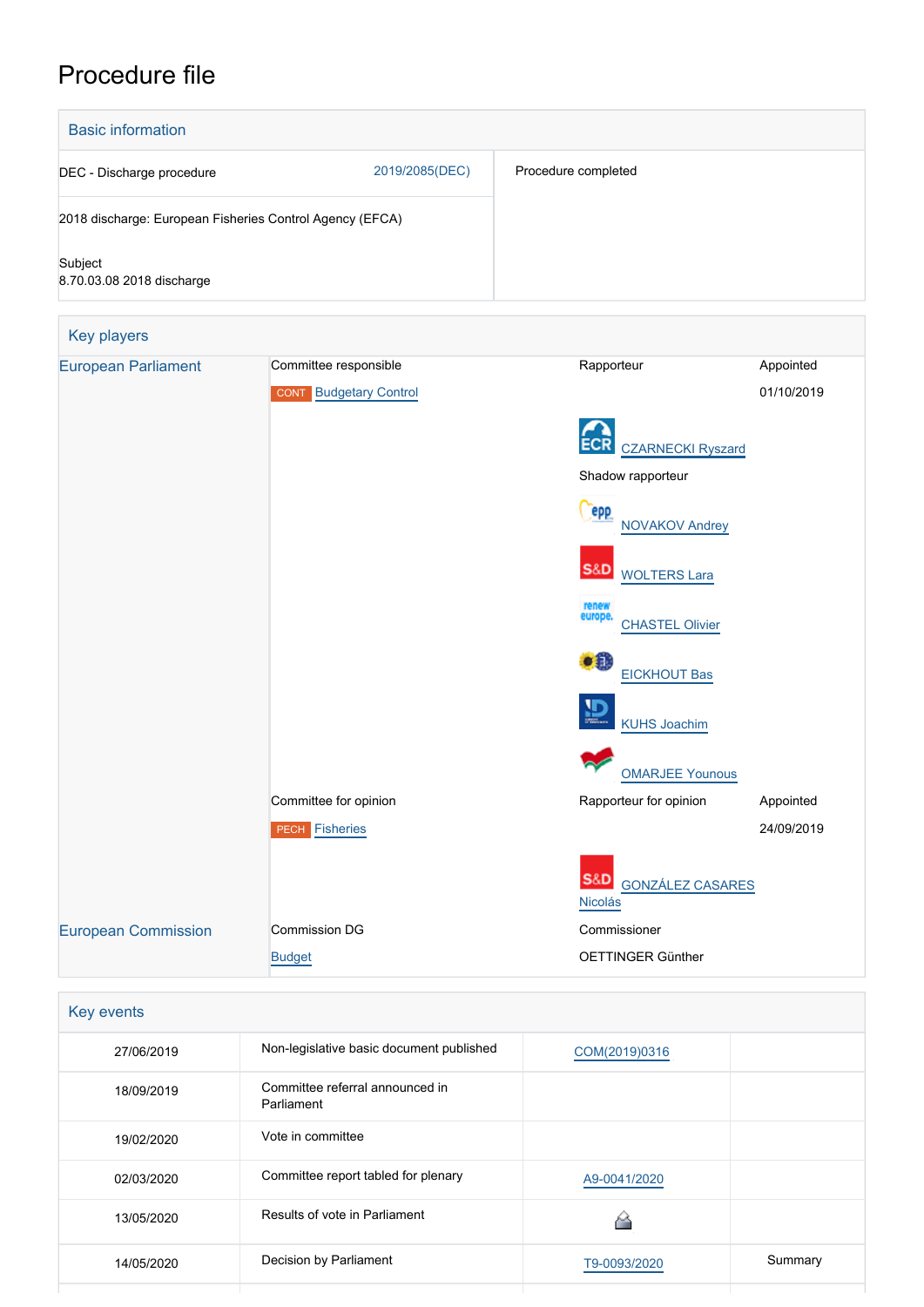| <b>Technical information</b> |                           |  |  |  |
|------------------------------|---------------------------|--|--|--|
| Procedure reference          | 2019/2085(DEC)            |  |  |  |
| Procedure type               | DEC - Discharge procedure |  |  |  |
| Stage reached in procedure   | Procedure completed       |  |  |  |
| Committee dossier            | CONT/9/00828              |  |  |  |

## Documentation gateway

| Non-legislative basic document                         |      | COM(2019)0316 | 27/06/2019 | EC. |         |
|--------------------------------------------------------|------|---------------|------------|-----|---------|
| Committee opinion                                      | PECH | PE642.908     | 03/12/2019 | EP  |         |
| Committee draft report                                 |      | PE639.865     | 05/12/2019 | EP  |         |
| Amendments tabled in committee                         |      | PE646.780     | 31/01/2020 | EP  |         |
| Supplementary non-legislative basic<br>document        |      | 05761/2020    | 06/02/2020 | CSL |         |
| Committee report tabled for plenary, single<br>reading |      | A9-0041/2020  | 02/03/2020 | EP  |         |
| Text adopted by Parliament, single reading             |      | T9-0093/2020  | 14/05/2020 | EP  | Summary |
|                                                        |      |               |            |     |         |

## Final act

Budget 2020/1899 [OJ L 417 11.12.2020, p. 0203](https://eur-lex.europa.eu/legal-content/EN/TXT/?uri=OJ:L:2020:417:TOC)

2018 discharge: European Fisheries Control Agency (EFCA)

The European Parliament decided to grant discharge to the Executive Director of the European Fisheries Control Agency (EFCA) for the financial year 2018 and to approve the closure of the accounts for the financial year in question.

Noting that the Court of Auditors has stated that it has obtained reasonable assurances that the Agencys annual accounts for the financial year 2018 are reliable and that the underlying transactions are legal and regular, Parliament adopted by 604 votes to 85 with 4 abstentions, a resolution containing a series of recommendations, which form an integral part of the decision on discharge and which add to the general recommendations set out in the [resolution](https://oeil.secure.europarl.europa.eu/oeil/popups/ficheprocedure.do?lang=en&reference=2019/2098(DEC)) on performance, financial management and control of EU agencies:

### Agencys financial statements

The final budget of the Agency for the financial year 2018 was EUR 17 408 849, representing an increase of 1.73 % compared to 2017.

### Budget and financial management

The budget monitoring efforts during the financial year 2018 resulted in a budget implementation rate of 99.74 %, representing a slight increase of 0.83 % compared to 2017. Payment appropriations execution rate was at 87.62 %, representing an increase of 13.81 % compared to 2017.

#### Other observations

Members also made a series of observations regarding performance, staff policy, procurement and internal controls.

In particular, they noted that:

- the Agency implemented 98 % of its activities on time and that it implemented 100 % of its annual communication strategy plan;

- an information security management system based on the international standard ISO 27001 was implemented aiming to protect the Agency from technology-based risks and preserving the confidentiality, integrity and availability of information;

- the Agency, the European Border and Coast Guard Agency and the European Maritime Safety Agency adopted a tripartite working arrangement defining the cooperation between those agencies and the cooperation with national authorities carrying out coast guard functions. However, the Agency should be provided with financial and human resources commensurate with its growing tasks;

- on 31 December 2018, the establishment plan was 98.36 % executed, with 60 temporary agents (TAs) appointed out of 61 temporary agents